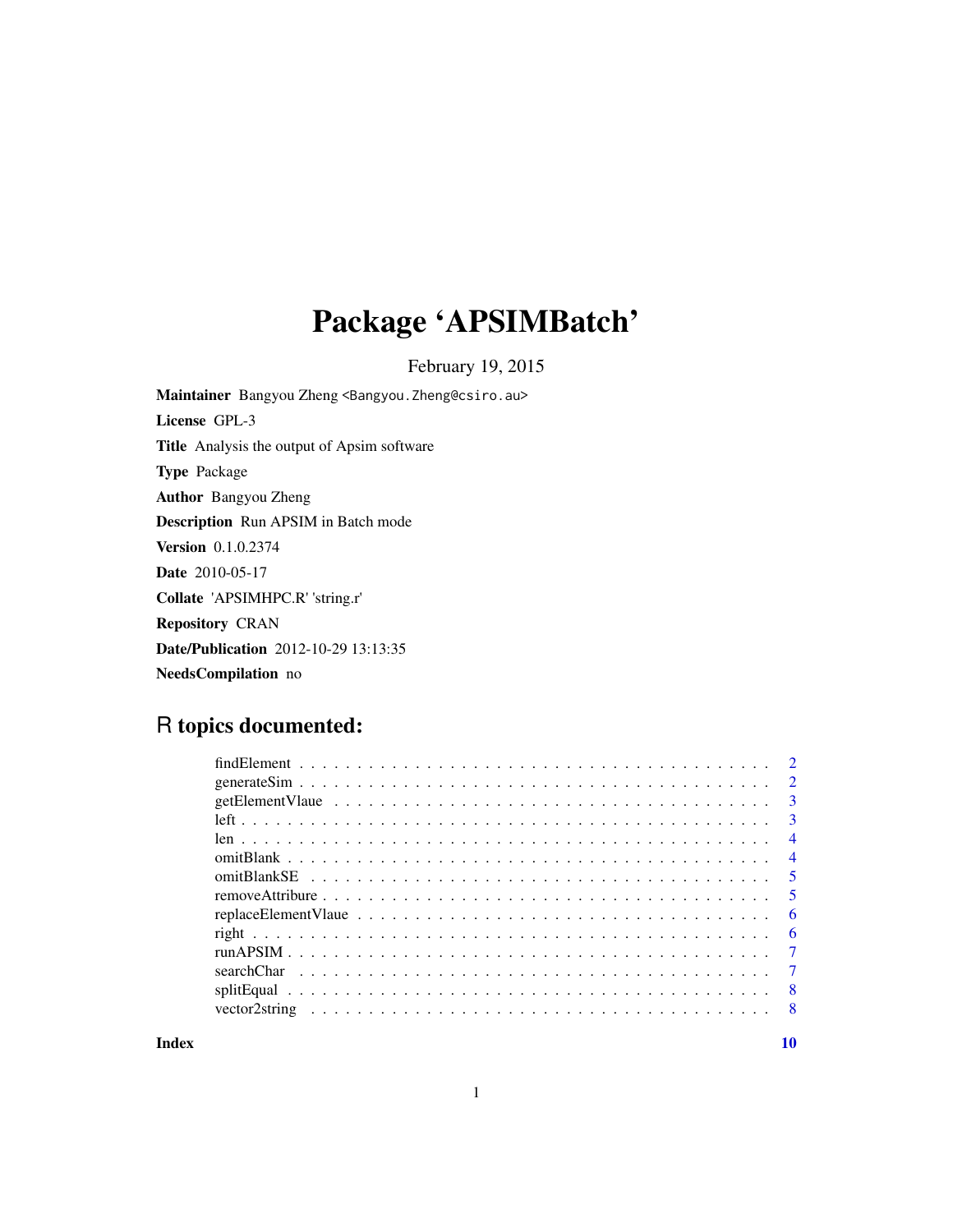<span id="page-1-0"></span>

Find a row for element name

## Usage

findElement(name, xml)

## Arguments

| name | name |
|------|------|
| xml  | xml  |

generateSim *Generate simulations according several factors...*

## Description

Generate simulations according several factors

## Usage

generateSim(template, factors)

## Arguments

| template | File path to template sim files                                            |
|----------|----------------------------------------------------------------------------|
| factors  | A data frame which contained all combinations of factors. The column names |
|          | of data frame are parameter names in the sim file.                         |

#### Value

A list which contain all simulations. Row names of factors are used for simulation names.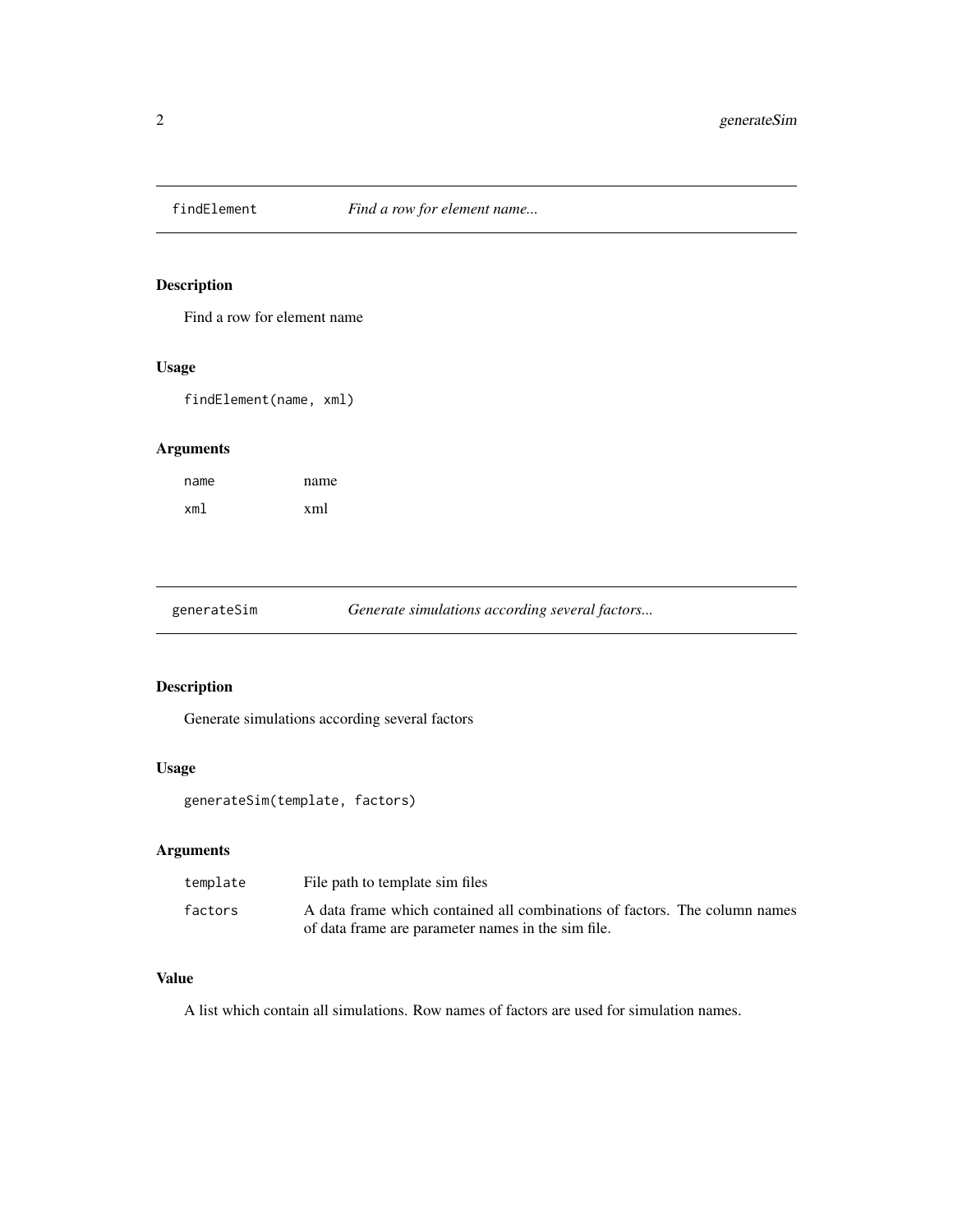<span id="page-2-0"></span>getElementVlaue *Replace a row for element name...*

## Description

Replace a row for element name

## Usage

getElementVlaue(xml)

## Arguments

xml xml

left *Get the several characters of a string from left...*

## Description

Get the several characters of a string from left

## Usage

left(str, num=1)

## Arguments

| str | Input string                                       |
|-----|----------------------------------------------------|
| num | The number of character will be returned from left |

## Value

the character vector of the string from left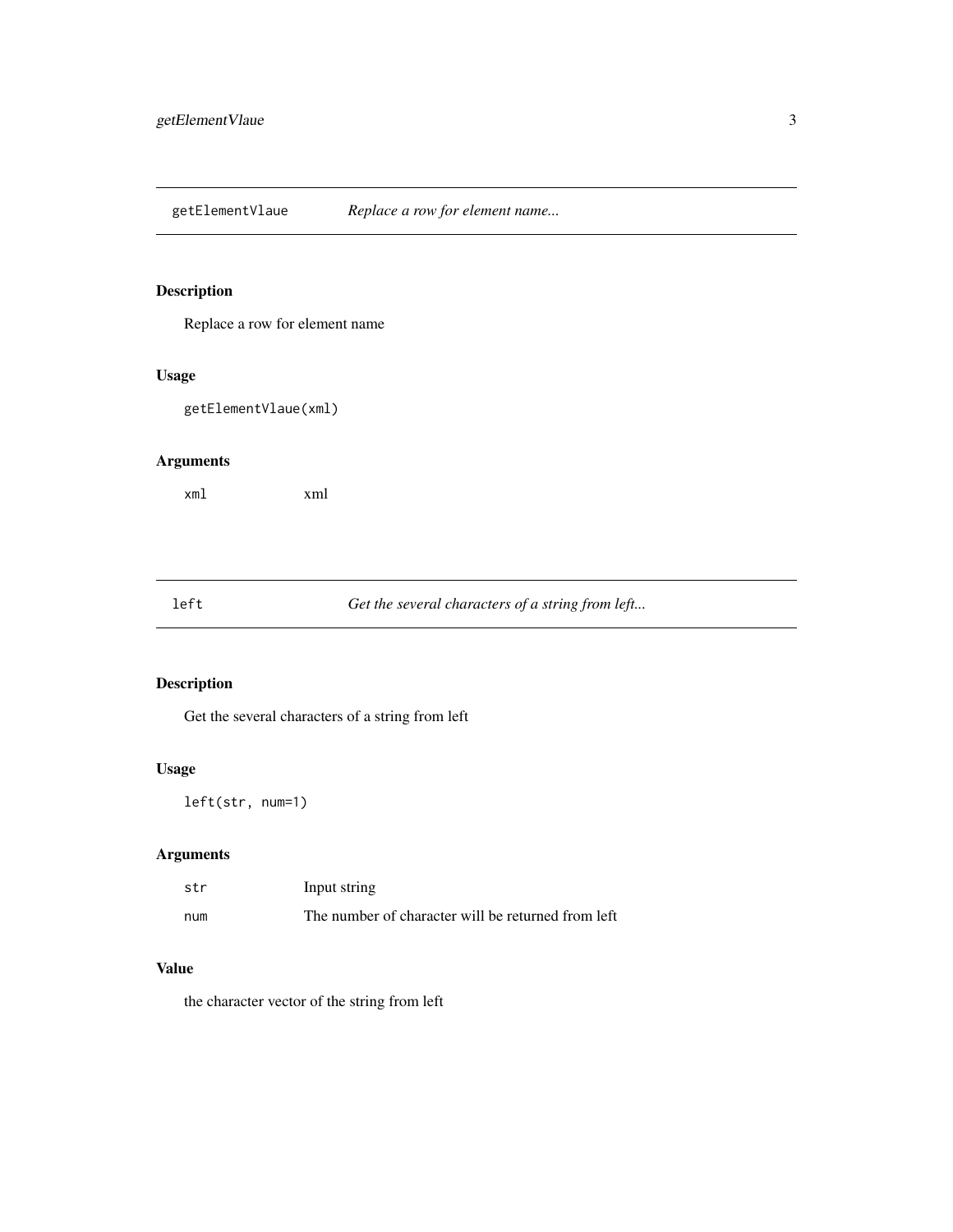<span id="page-3-0"></span>

Get the length of a string

## Usage

len(str)

## Arguments

str Input string

## Value

The character number of the string

omitBlank *Omit the blank of a string...*

## Description

Omit the blank of a string

## Usage

omitBlank(str)

## Arguments

str Input string

## Value

the character vector except the blank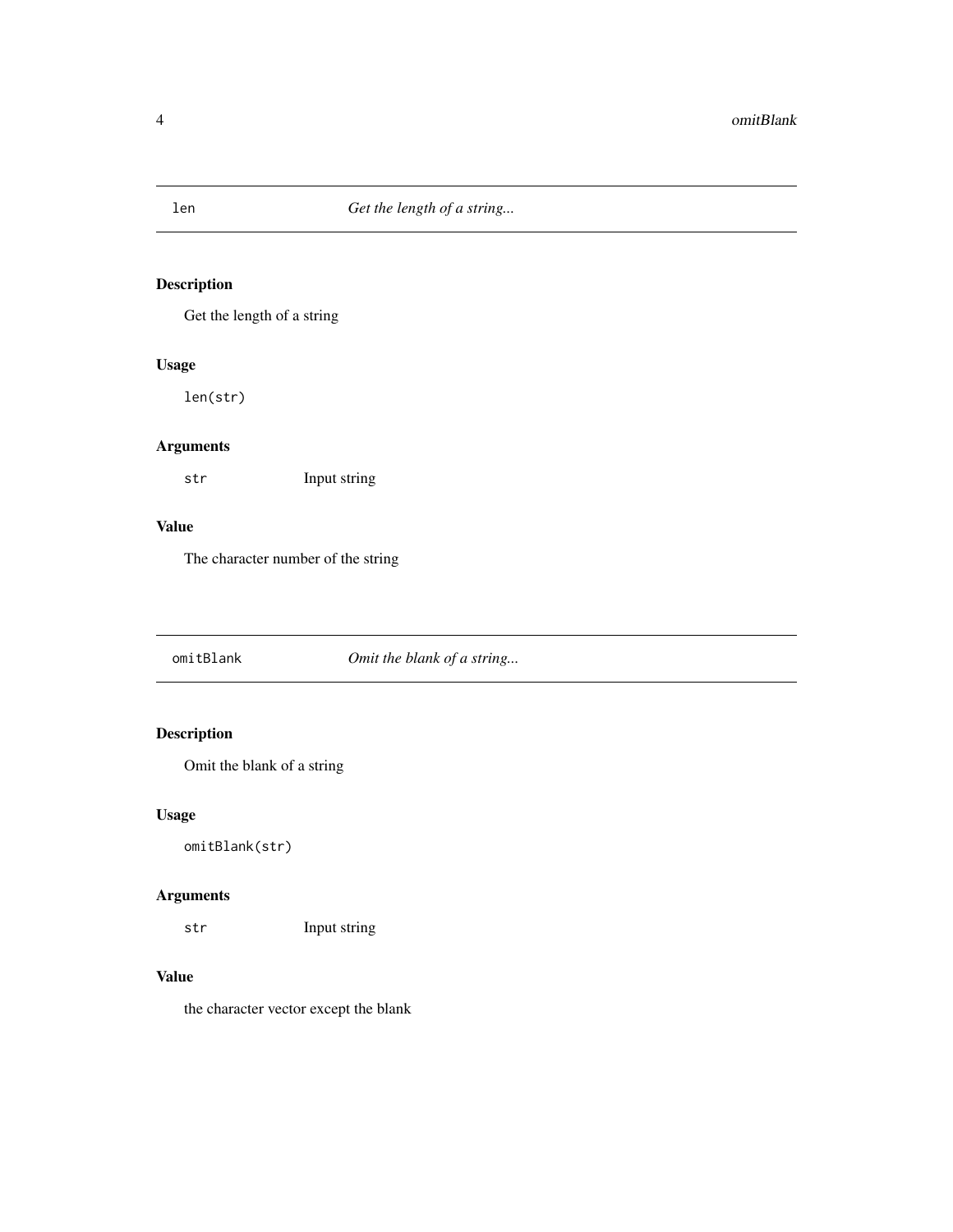<span id="page-4-0"></span>

Omit the start and end blank charcter

## Usage

omitBlankSE(str)

## Arguments

str Input string

## Value

the character vector except the blank at the start and end

removeAttribure *Remove all attribure of a vector...*

## Description

Remove all attribure of a vector

#### Usage

removeAttribure(x)

## Arguments

 $x \rightarrow x$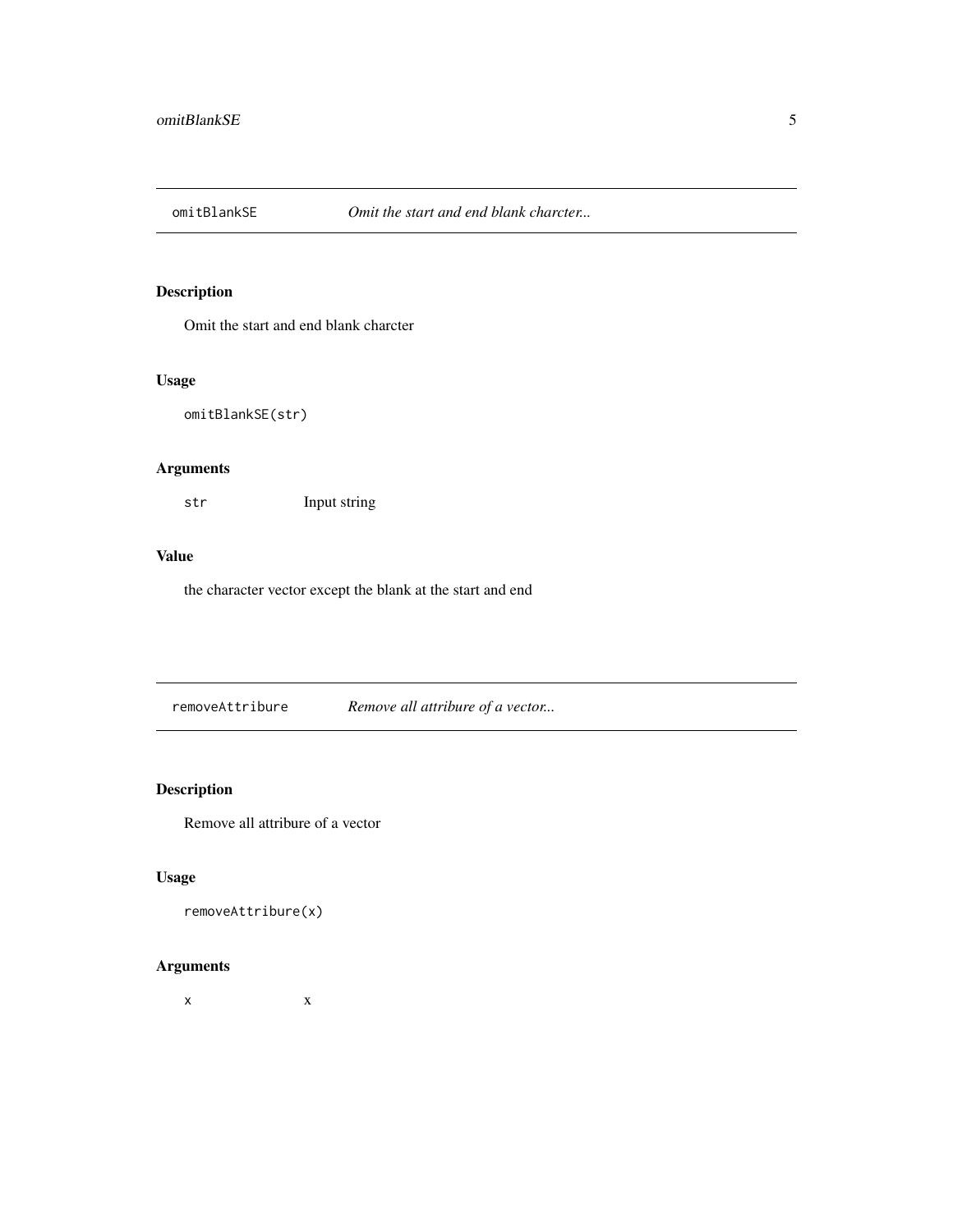<span id="page-5-0"></span>replaceElementVlaue *Replace a row for element name...*

## Description

Replace a row for element name

## Usage

replaceElementVlaue(value, xml)

## Arguments

| value | value |
|-------|-------|
| xml   | xml   |

right *Get the several characters of a string from right...*

## Description

Get the several characters of a string from right

## Usage

right(str, num=1)

## Arguments

| str | Input string                                        |
|-----|-----------------------------------------------------|
| num | The number of character will be returned from right |

## Value

the character vector of the string from right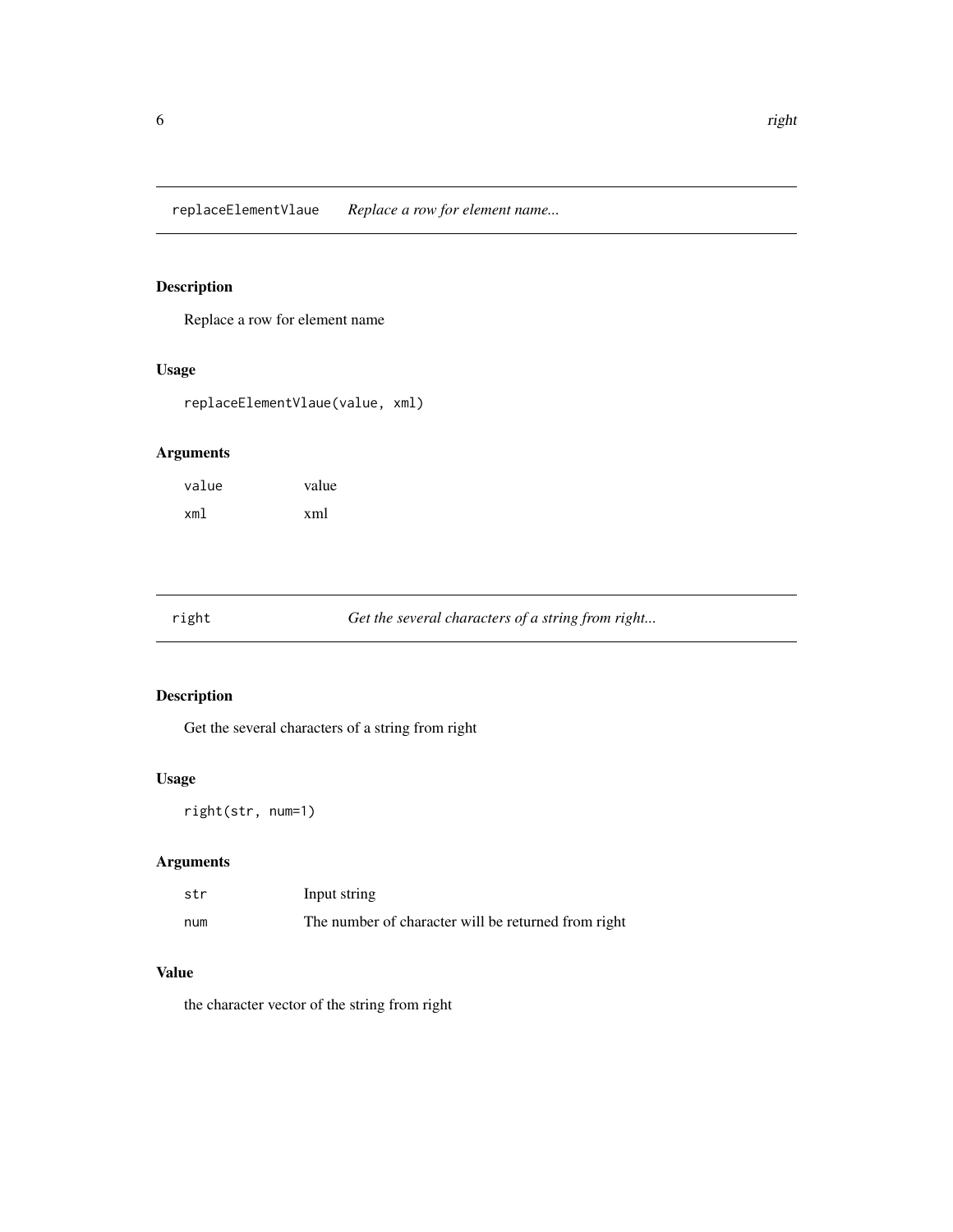<span id="page-6-0"></span>

Run APSIM with HPC

## Usage

runAPSIM(..., extra, apsim="../Apsim71/Model/apsim.exe")

#### Arguments

| $\cdots$ | A list contain several simulations, or a list contain sim or RData files, See ex-<br>ample for more detailed arguments. |
|----------|-------------------------------------------------------------------------------------------------------------------------|
| apsim    | The relative and absolute path to apsimes                                                                               |
| extra    | A data frame of extra identification for all simulation. Row number must be the<br>same as simulation number            |

#### Value

A list contain all simulation results.

## Examples

```
# NO RUN
# Run all sim files
## Not run: files <- list.files( "./simtest", pattern = "(.*)(\.sim$)", full.names = TRUE )
## Not run: runAPSIM( files = files )
# Run Rdata file
## Not run: runAPSIM( files = "test.RData" )
# Set apsim path
## Not run: apsim <- "\"C:/Program Files/Apsim71/Model/apsim.exe\""
## Not run: runAPSIM( files = "test.RData", apsim = apsim )
```
searchChar *Search a character from a string...*

## Description

Search a character from a string

#### Usage

searchChar(str, search, start=1)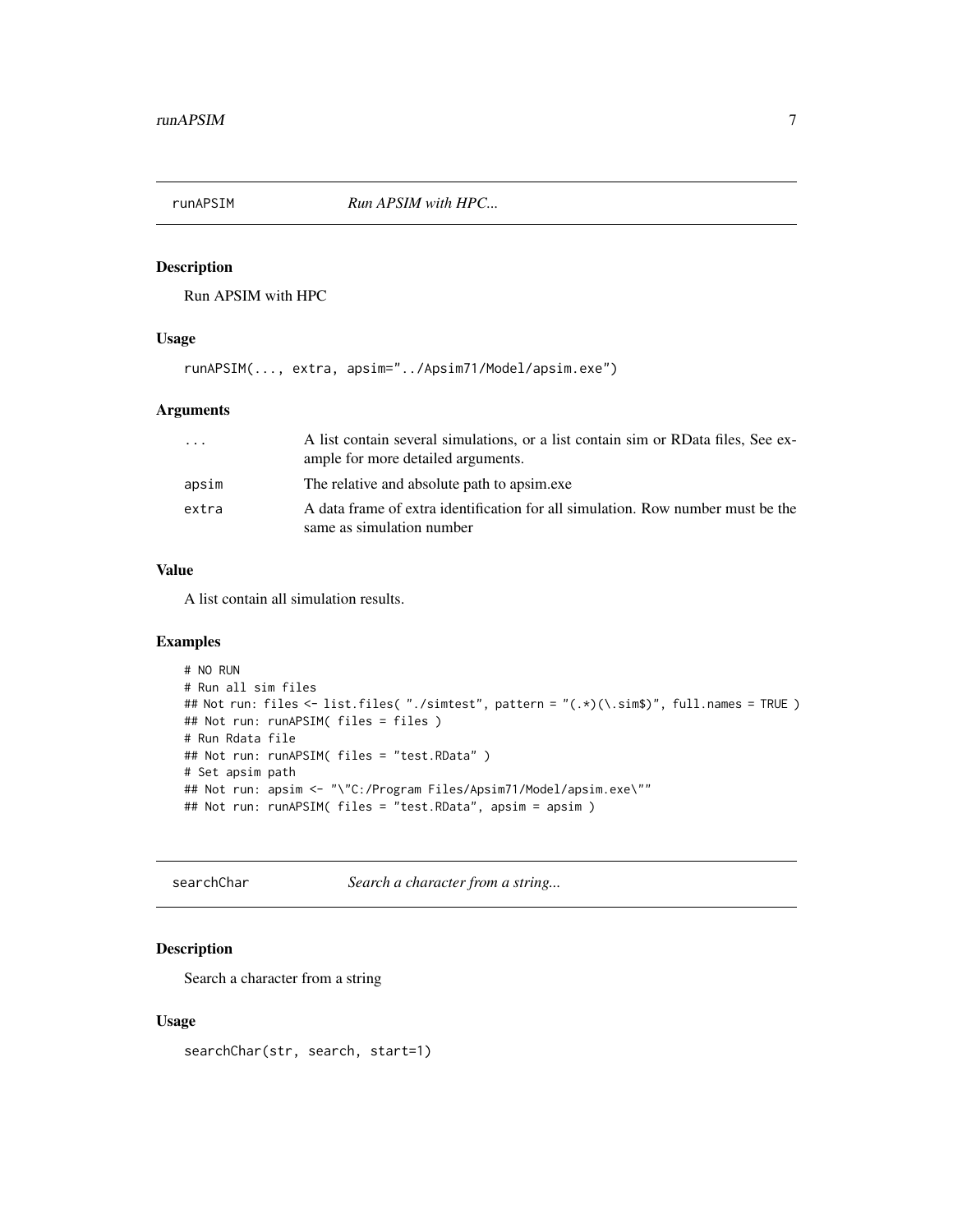## <span id="page-7-0"></span>Arguments

| str    | Input string                   |
|--------|--------------------------------|
| search | The character will be searched |
| start  | The start position to search   |

## Value

The postion where character firstly appear

splitEqual *Split a string contained a equal mark...*

## Description

Split a string contained a equal mark

#### Usage

```
splitEqual(vector)
```
## Arguments

vector The input vector to convert

## Value

the variable name and value

vector2string *Convert vector to string...*

## Description

Convert vector to string

## Usage

vector2string(vector, sep=", ")

## Arguments

| vector | The input vector to convert          |
|--------|--------------------------------------|
| sep    | The separater with default value", " |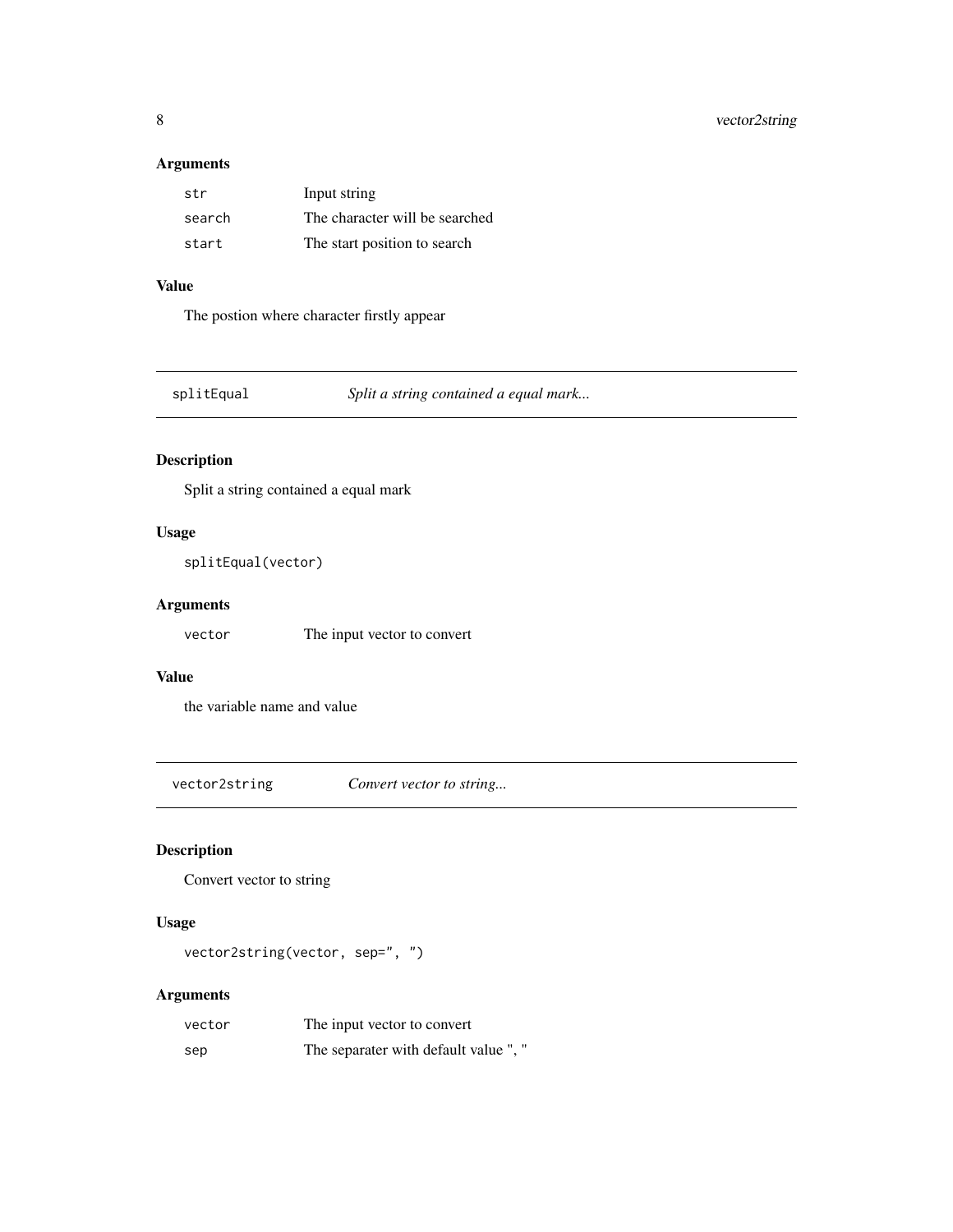## vector2string 9

## Details

Convert vertor to string with a separater

## Value

The string which connected all members of vector